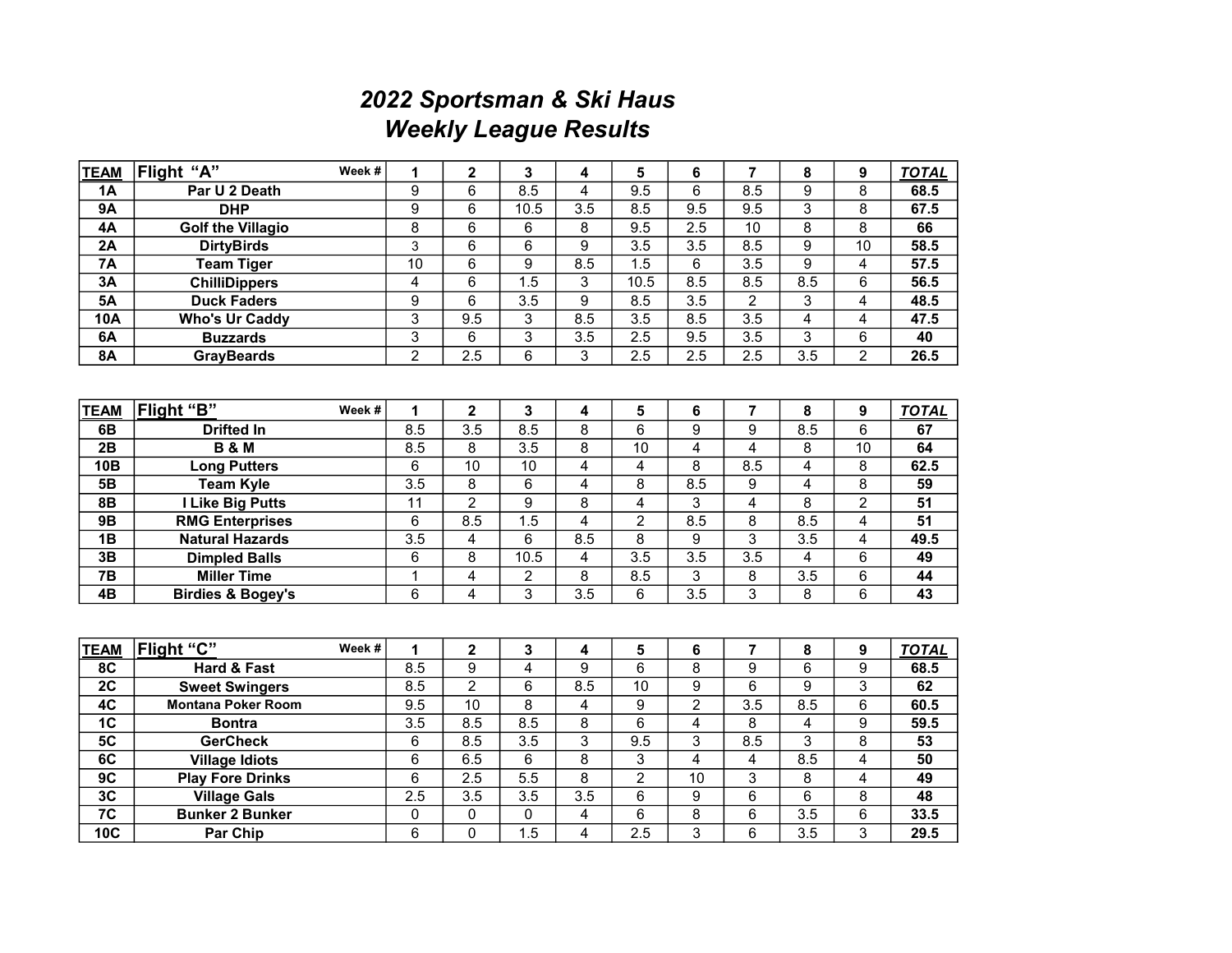| <b>TEAM</b>                                                                           | Flight "D"              | Week # |     | $\mathbf{2}$ | 3             | 4    | 5   | 6   | 7   | 8                              | 9    | <b>TOTAL</b> |
|---------------------------------------------------------------------------------------|-------------------------|--------|-----|--------------|---------------|------|-----|-----|-----|--------------------------------|------|--------------|
| 1D                                                                                    | #SwingHarder            |        | 6   | 4            | 9.5           | 9    | 9   | 8   | 8   | 8.5                            | 10.5 | 72.5         |
| 5D                                                                                    | <b>Breakfast Balls</b>  |        | 8.5 | 6            | 2.5           | 10.5 | 8   | 9.5 | 4   | 8.5                            | 8.5  | 66           |
| 4D                                                                                    | <b>Bone Collectors</b>  |        | 11  | 8.5          | 8.5           | 3    | 6   | 2.5 | 8   | 8.5                            | 9.5  | 65.5         |
| <b>2D</b>                                                                             | <b>The Avengers</b>     |        | 6   | 3.5          | 10            | 9.5  | 8.5 | 9.5 | 3   | 3.5                            | 6    | 59.5         |
| 6D                                                                                    | <b>Four Putz</b>        |        | 3.5 | 9            | 2             | 9.5  | 6   | 3.5 | 4   | 8.5                            | 8    | 54           |
| 8D                                                                                    | <b>Kalispell VW</b>     |        | 8.5 | 3            | 3.5           | 1.5  | 3   | 8.5 | 6   | 8                              | 6    | 48           |
| 9D                                                                                    | <b>Kalispell Ford</b>   |        | 0   | 0            | 8             | 8    | 3.5 | 9.5 | 6   | 3.5                            | 3.5  | 42           |
| <b>10D</b>                                                                            | Water on the Left       |        | 8   | 9            | $\mathcal{P}$ | 2.5  | 4   | 2.5 | 8.5 | 3.5                            | 1.5  | 41.5         |
| 3D                                                                                    | <b>Glacier Bank</b>     |        |     | 8            | 4             | 2.5  | 8.5 | 2.5 | 3.5 | 4                              | 4    | 38           |
| 7D                                                                                    | <b>Kalispell Toyota</b> |        | 3.5 | 6            | 10            | 4    | 3.5 | 4   | 0   | 3.5                            | 2.5  | 37           |
| Week #1<br>Week #2<br><b>Closest to Pin Hole #2</b><br><b>Closest to Pin Hole #12</b> |                         |        |     |              |               |      |     |     |     | Week #3<br><b>Longest Putt</b> |      |              |

|        | <b>Closest to Pin Hole #2</b>  |         |        | <b>Closest to Pin Hole #12</b> |       |                                | <b>Longest Putt</b>            |        |  |
|--------|--------------------------------|---------|--------|--------------------------------|-------|--------------------------------|--------------------------------|--------|--|
| Men    | Rob Braig                      | 3'2"    | Men    | George Thorp                   | 3'7'' | Men                            | Shane Bigelow                  | 42' 2" |  |
| Ladies | N/A                            |         | Ladies | Bonnie Haugenoe                | 16'   | Ladies                         | <b>Tracey Frey</b>             | 27'    |  |
|        | Week #4                        |         |        | Week #5                        |       |                                | Week #6                        |        |  |
|        | <b>Closest to Pin Hole #17</b> |         |        | <b>Closest to Pin Hole #7</b>  |       |                                | <b>Closest to Pin Hole #16</b> |        |  |
| Men    | Jon Lowry                      | 4'2"    | Men    | Jimmy Gladden                  | 9' 4" | Men                            | Denis Smith                    | 2"     |  |
| Ladies | Lea Moss                       | 23'7"   | Ladies | <b>Sammy Peters</b>            | 27'   | Ladies                         | Sheli Babb                     | 11'6"  |  |
|        | Week #7                        |         |        | Week #8                        |       |                                | Week #9                        |        |  |
|        | <b>Longest Putt</b>            |         |        | <b>Closest to Pin Hole #17</b> |       |                                | <b>Closest to Pin Hole #7</b>  |        |  |
| Men    | <b>Jake Miller</b>             | 22'     | Men    | Don Walter                     | 4'2"  | Men                            | Carson DePratu                 | 1"     |  |
| Ladies | Shelli Babb                    | 10'2"   | Ladies | Sheli Babb                     | 5'    | Ladies                         | <b>Bonnie Haugenoe</b>         | 10'    |  |
|        | Week $\#10$                    |         |        | Week $#10$                     |       |                                | Week $#10$                     |        |  |
|        | <b>Longest Putt</b>            |         |        | <b>Closest to Pin Hole #13</b> |       | <b>Closest to Pin Hole #17</b> |                                |        |  |
| Men    | Don Walter                     | 29'     | Men    | Scott Johnston                 | 4'    | Men                            | Ryan Kirkham                   | 4' 10" |  |
| Ladies | Tracey Frey                    | 16'     | Ladies | <b>Tracey Frey</b>             | 40'   | Ladies                         | Lea Moss                       | 32' 7" |  |
|        | Week $\#10$                    |         |        |                                |       |                                |                                |        |  |
|        | <b>Longest Drive</b>           |         |        |                                |       |                                |                                |        |  |
| Men    | Scott Johnston                 | 303 yds |        |                                |       |                                |                                |        |  |

Ladies Sammy Peters 255 yds